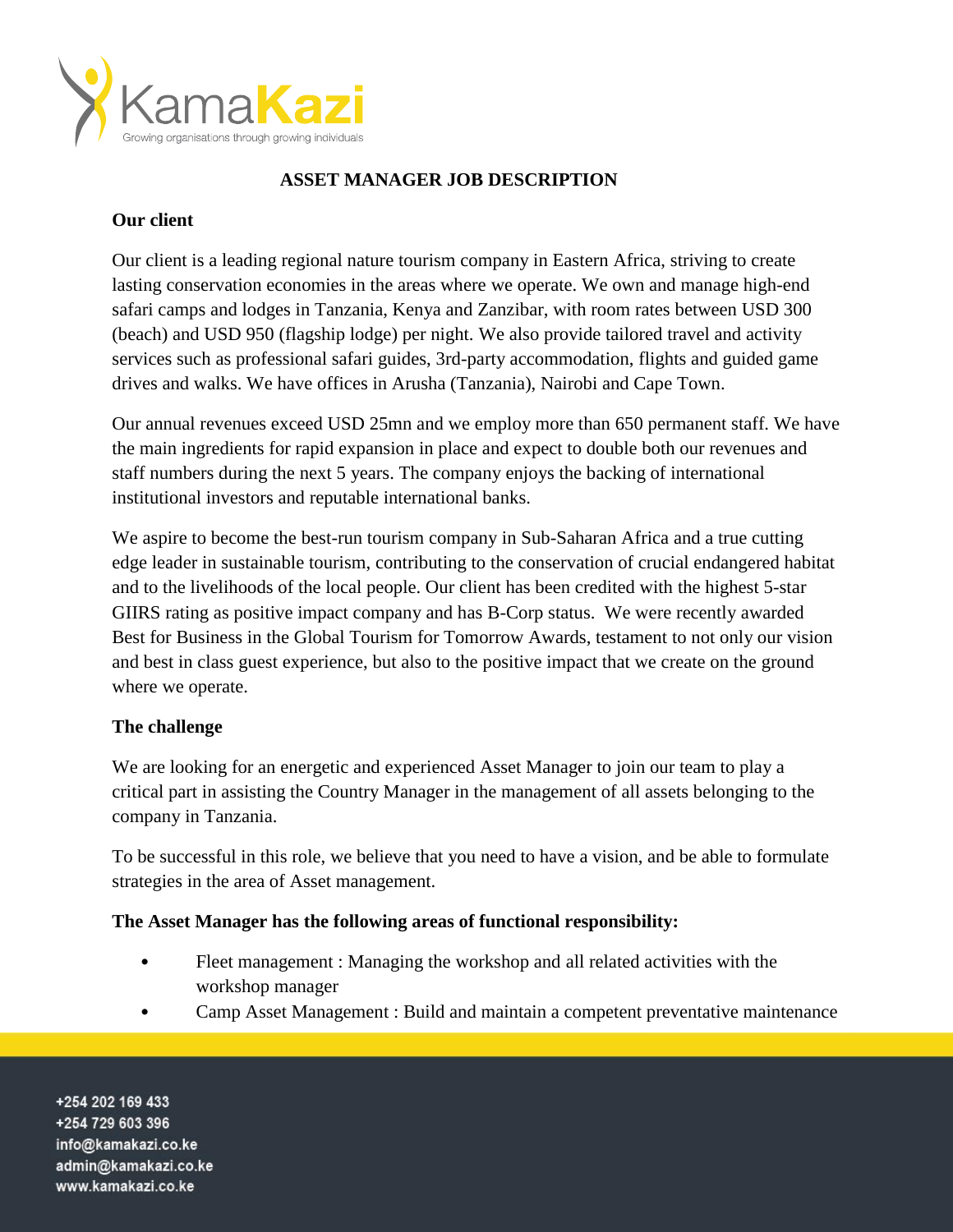

system and team

- Projects : assist manager in project planning, execution, management and maintenance
- Overall responsibility for BOH budgets and Capex spend and condition of ALL assets BOH working with Country Manager on all asset care and maintenance.
- In conjunction with the Country Manager and HR Manager, be responsible for all the human resources under this docket and all affairs relating to them.
- Environmental and insurance management

A comprehensive job description will be given to the successful candidate.

Reporting to the Country Manager, Tanzania your key working relationships will be with the Country Manager, TZ, maintenance team, workshop team, Camp Managers, Operations, Camp Crew, Finance, HR, Procurement and Stores.

This is a new position that is available immediately. You will be based and live in Arusha with frequent travel to the camps and lodges in Tanzania.

# **Qualifications & Requirements**

We are looking for someone who meets the below criteria

- Minimum 5-10 years of experience in Asset Management
- Minimum 3 years work experience in Africa
- Experience in East Africa and Swahili language are a strong preference.
- Minimum degree in Mechanical and/or Technical qualifications
- Good organizational and logistic skills
- Effective at crisis management and good at making instant decisions
- Effective at training staff.
- Good knowledge on the following:
- HR
- Logistics/resupply
- Vehicle maintenance
- Technical basics on Generators, electrics. Plumbing, sewage
- Some bush/guide knowledge
- Financial understanding

+254 202 169 433 +254 729 603 396 info@kamakazi.co.ke admin@kamakazi.co.ke www.kamakazi.co.ke